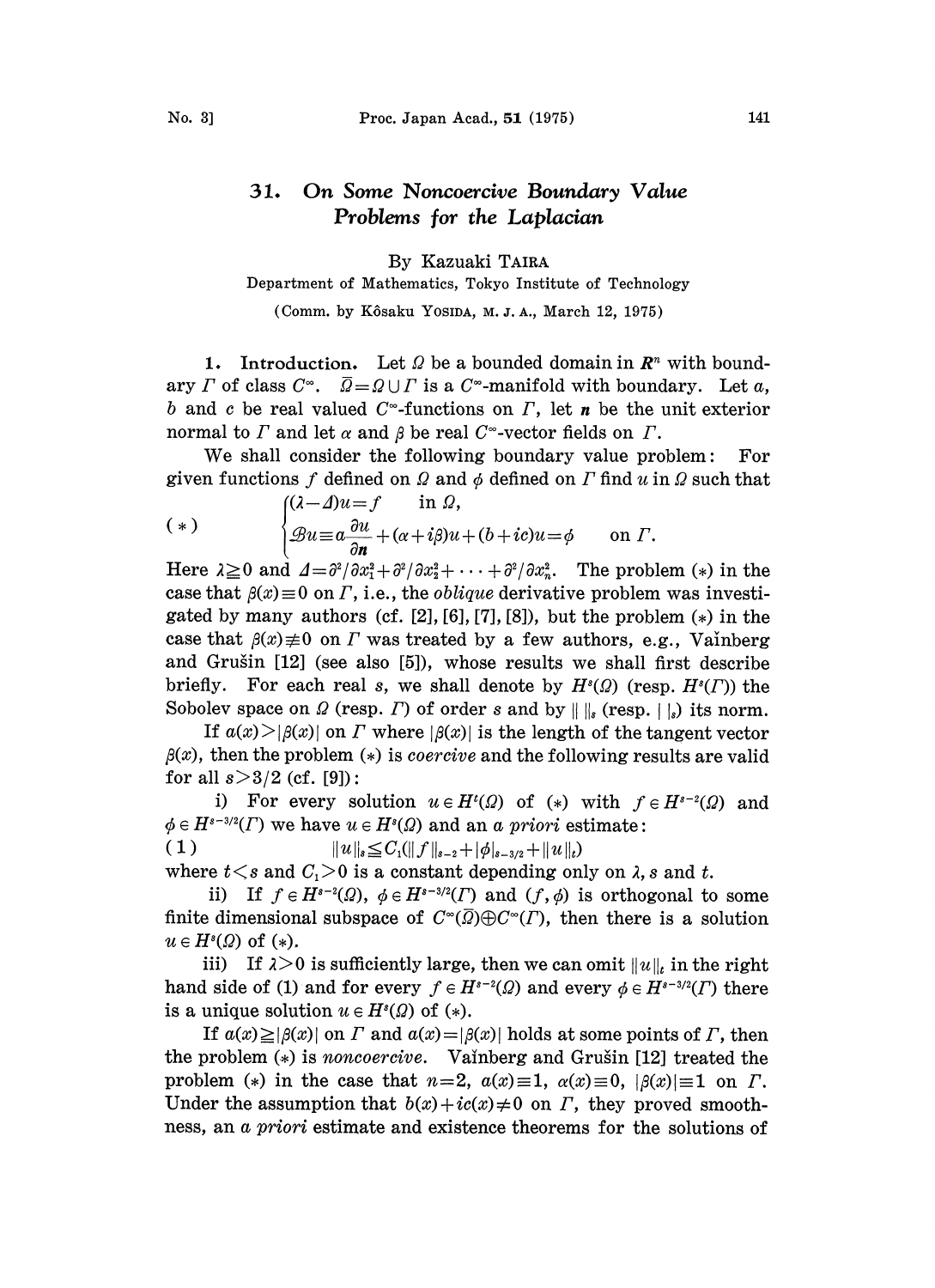$(*)$ , which involve a loss of 1 derivative compared with the results i) and ii) (see [12], Theorem 19).

In this note we shall treat the problem  $(*)$  in the case that n is arbitrary and that  $a(x) \geq |\beta(x)|$  on  $\Gamma$ . Under the assumptions expressed in terms of differential geometry such as the second fundamental form of the hypersurface  $\Gamma \subset \mathbb{R}^n$ , the mean curvature of  $\Gamma$ , the divergence of the vector field  $\alpha$  and so on (see  $(B-1)_{s}$ ,  $(B-2)_{s}$ ,  $(B-1)$ ,  $(B-2)$  and  $(C)$ ), we shall give smoothness, an a priori estimate and existence theorems for the solutions of  $(*)$ , which involve a loss of 1 derivative compared with the results i), ii) and iii) (Theorem 1 and Theorem 2). Even in the case that  $\beta(x)=0$  on  $\Gamma$  and hence that  $a(x)\geq 0$  on  $\Gamma$ , these results are new (cf. [2], [7], [8]). The details will be given somewhere else.

The author is very much indebted to Prof. Daisuke Fujiwara and Mr. Kazuo Masuda for helpful conversations.

2. Preliminaries. Since  $\lambda \geq 0$ , for every  $\phi \in C^{\infty}(\Gamma)$  we can uniquely solve the Dirichlet problem:

$$
\begin{cases}\n(\lambda - \Delta)w = 0 & \text{in } \Omega, \\
w = \phi & \text{on } \Gamma,\n\end{cases}
$$

hence we can define the Poisson operator  $\mathcal{P}(\lambda)$  by  $w=\mathcal{P}(\lambda)\phi$ . The mapping  $T(\lambda): \phi \rightarrow \mathcal{BP}(\lambda)\phi|_{r}$  is a first order pseudodifferential operator on  $\Gamma$  (cf. [5], [6], [12]) and the problem (\*) can be reduced to the study of  $T(\lambda)$  by the same argument as the proof of Theorem 2.2 of Taira [11] (cf. [6], [7], [12]). The *principal* symbol of  $T(\lambda)$  is

 $(a(x) \mid \xi \mid -\beta(x, \xi)) + i\alpha(x, \xi)$ 

(see [5], § 3). Here  $x=(x_1, x_2, \dots, x_{n-1})$  are some local coordinates in  $\Gamma$ and  $\xi = (\xi_1, \xi_2, \dots, \xi_{n-1})$  are the corresponding dual coordinates in the cotangent space  $T^*T$  and  $|\xi|$  is the length of  $\xi$  with respect to the Riemannian metric of  $\Gamma$  induced by the natural metric of  $\mathbb{R}^n$ , and  $\alpha(x, \xi)$  (resp.  $\beta(x, \xi)$ ) is the principal symbol of the vector field  $\alpha(x)/i$ (resp.  $\beta(x) / i$ ).

Let  $\Lambda = (1 - \Lambda')^{1/2}$  where  $\Lambda'$  is the Laplace-Beltrami operator corre-Let  $\Lambda = (1 - A')^{1/2}$  where  $\Lambda'$  is the Laplace-Beltrami operator corresponding to the Riemannian metric of  $\Gamma$ . To apply Theorem 3.1 of Melin [10] to Re  $(A^{2s-3}T(\lambda))$  where  $s \geq 3/2$  (see Proposition), we have to make a digression. Let  $p_1(x, \xi) = a(x) |\xi| - \beta(x, \xi)$ . Then  $p_1(x, \xi) \ge 0$  on the space of non zero cotangent vectors  $T^*T \setminus 0$  if and only if  $a(x) \geq |\beta(x)|$ on  $\Gamma$ . Hence we assume that  $p_1 \ge 0$  on  $T^* \Gamma \setminus 0$ . Let  $\Sigma = {\rho \in T^* \Gamma \setminus 0}$ ;  $p_1(\rho)=0$ . For every tangent vector u of  $T^*T$  at  $\rho \in \Sigma$ , let v be some vector field on  $T^*T$  equal to u at  $\rho$  and define a quadratic form  $a_{\rho}(u, u)$ by the equation:

# $a_{\rho}(u, u) = (v^2 p_1)_{\rho}.$

Since  $p_1 \ge 0$  on  $T^*T \setminus 0$ , it follows that  $a_n(u, u)$  is independent of the choice of v. Let  $T_s(T^*T)$  be the complexification of the tangent space  $T_{\rho}(T^*T)$  of  $T^*T$  at  $\rho \in \Sigma$ . We consider the symplectic form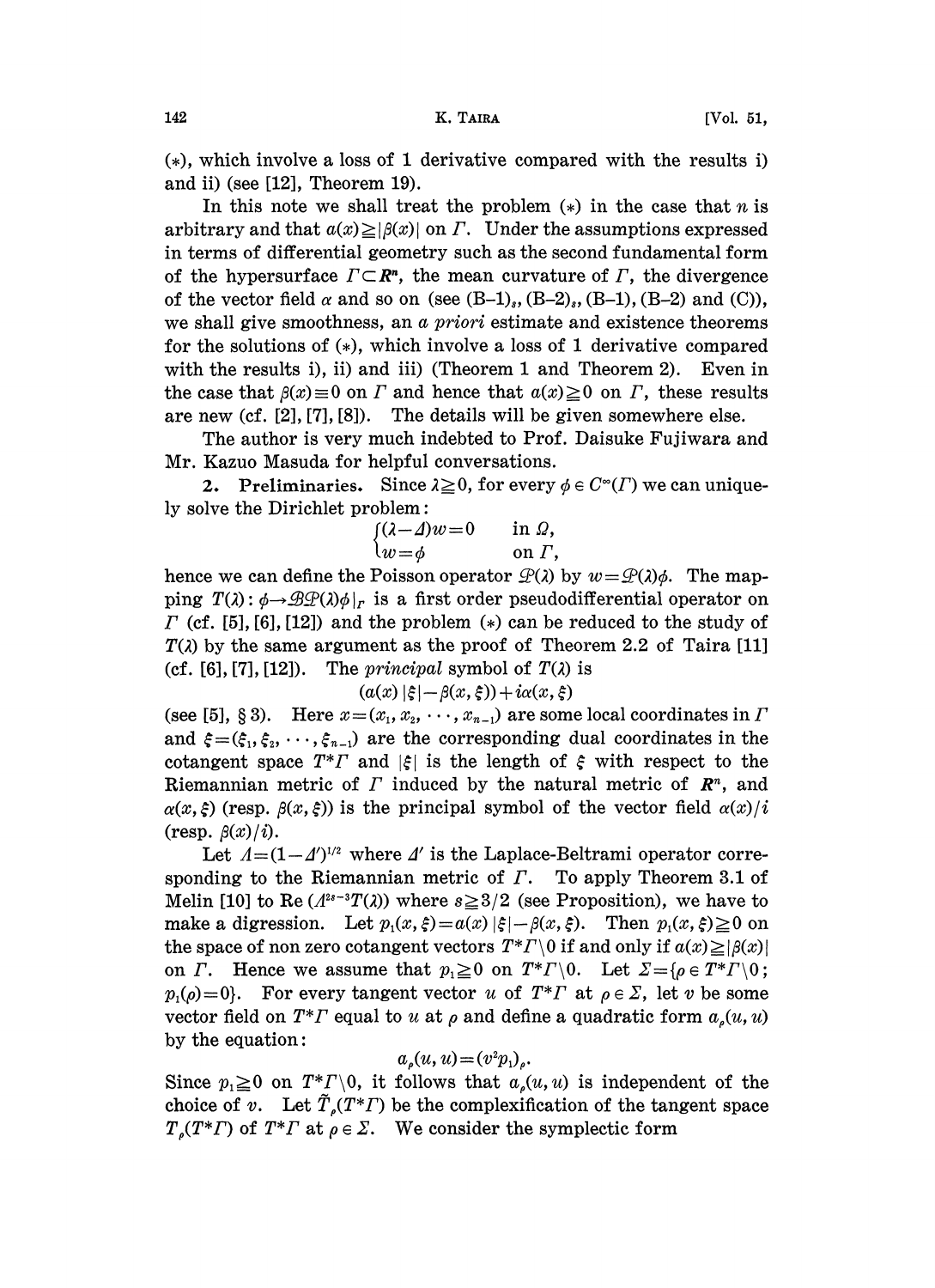$$
\sigma = \sum_{1}^{n-1} d\xi_j \wedge dx_j \qquad \text{on } T^* \Gamma
$$

and the quadratic form  $a_n$  as bilinear forms on  $\tilde{T}_n(T^*T)\times \tilde{T}_n(T^*T)$ . Since  $\sigma$  is non-degenerate, we can define for every  $\rho \in \Sigma$  a linear map  $A_{\rho}$ :  $\tilde{T}_{\rho}(T^*T) \rightarrow \tilde{T}_{\rho}(T^*T)$  by the equation:

$$
\sigma(u,A_{\rho}v) = a_{\rho}(u,v), \qquad u,v \in \tilde{T}_{\rho}(T^*T).
$$

It is easily seen that the spectrum of  $A<sub>s</sub>$  is situated on the imaginary axis, symmetrically around the origin (see [10], §2). For every  $\rho \in \Sigma$ , we shall denote by  $\tilde{T}r H_{p}(p)$  the sum of the positive elements in  $i$ . Spectrum  $(A_{\rho})$  where each eigenvalue is counted with its multiplicity.

The *subprincipal* symbol of  $\text{Re}(T(\lambda))$  is

$$
b(x) - \frac{1}{2} \operatorname{div} \alpha(x) + \frac{1}{2} a(x) (|\xi|^{-2} \omega_x(\hat{\xi}, \hat{\xi}) - (n-1)M(x))
$$

(cf. [5], § 3). Here div  $\alpha$  is the divergence of the vector field  $\alpha$  and  $M(x)$ is the mean curvature at x of the hypersurface  $\Gamma \subset \mathbb{R}^n$  and  $\omega_x$  is the second fundamental form at x of  $\Gamma$ , and  $\hat{\xi} \in T_x \Gamma$  is the tangent vector of  $\Gamma$  at x corresponding to  $\xi \in T_x^* \Gamma$  by the duality between  $T_x \Gamma$  and  $T_x^*$  with respect to the Riemannian metric of  $\Gamma$ , where  $T_x \Gamma$  (resp.  $T_x^* \Gamma$ ) is the tangent (resp. cotangent) space of  $\Gamma$  at  $x$ . Further, the subprincipal symbol of Re  $(A^{2s-3}T(\lambda))$  on  $\Sigma = \{(x,\xi) \in T^*T \setminus 0 \, ; \, a(x) \, | \xi | - \beta(x,\xi)\}$  $=0$ } is

$$
\left(b(x)-\frac{1}{2}\operatorname{div}\alpha(x)\right)|\xi|^{2s-3}+\frac{1}{2}a(x)(|\xi|^{-2}\omega_x(\hat{\xi},\hat{\xi})-(n-1)M(x))|\xi|^{2s-3}\\+\frac{1}{2}\{|\xi|^{2s-3},\alpha(x,\xi)\}-\frac{1}{2}\alpha(x,\xi)\operatorname{div}\delta_\xi(x).
$$

Here

$$
\{|\xi|^{2s-3},\alpha(x,\xi)\}=\sum_{j=1}^{n-1}\left(\frac{\partial}{\partial\xi_j}\left(|\xi|^{2s-3}\right)\frac{\partial}{\partial x_j}\alpha(x,\xi)-\frac{\partial}{\partial\xi_j}\alpha(x,\xi)\frac{\partial}{\partial x_j}\left(|\xi|^{2s-3}\right)\right)
$$

and

$$
\delta_{\xi}(x) = \sum_{j=1}^{n-1} \frac{\partial}{\partial \xi_j} (|\xi|^{2s-3}) \frac{\partial}{\partial x_j}
$$

is a real C<sup>\*</sup>-vector field on  $\Gamma$  defined for  $\xi \neq 0$  (cf. [1], Proposition 5.2.1).

3. Results. Applying Theorem 3.1 of Melin [10] to Re  $(A^{2s-3}T(\lambda))$ where  $s \geq 3/2$  and by the same argument as the proof of Theorem 6 of Fujiwara [4], we can obtain

**Proposition.** Let  $s \geq 3/2$ ,  $t < s-3/2$ . There exist constants  $C_s > 0$ and  $C'_3$  depending only on  $\lambda$ , s and t such that the estimate<br>
(3)  $\text{Re} (A^{2s-3}T(\lambda)\phi, \phi) \geq C_3 |\phi|^2_{s-3/2} - C'_3 |\phi|^2_{t}$ holds for all  $\phi \in C^{\infty}(\Gamma)$  if and only if the following assumptions (A),  $(B-1)$  and  $(B-2)$  hold: (A)  $a(x) \geq |\beta(x)|$  on  $\Gamma$ .  $(B-1)$ , At every point  $x \in \Gamma$  where  $a(x)=0$ , the inequality  $2b(x)$  - div  $\alpha(x)$  + { $|\xi|^{2s-3}$ ,  $\alpha(x,\xi)$ } -  $\alpha(x,\xi)$  div  $\delta_{\varepsilon}(x)$  > 0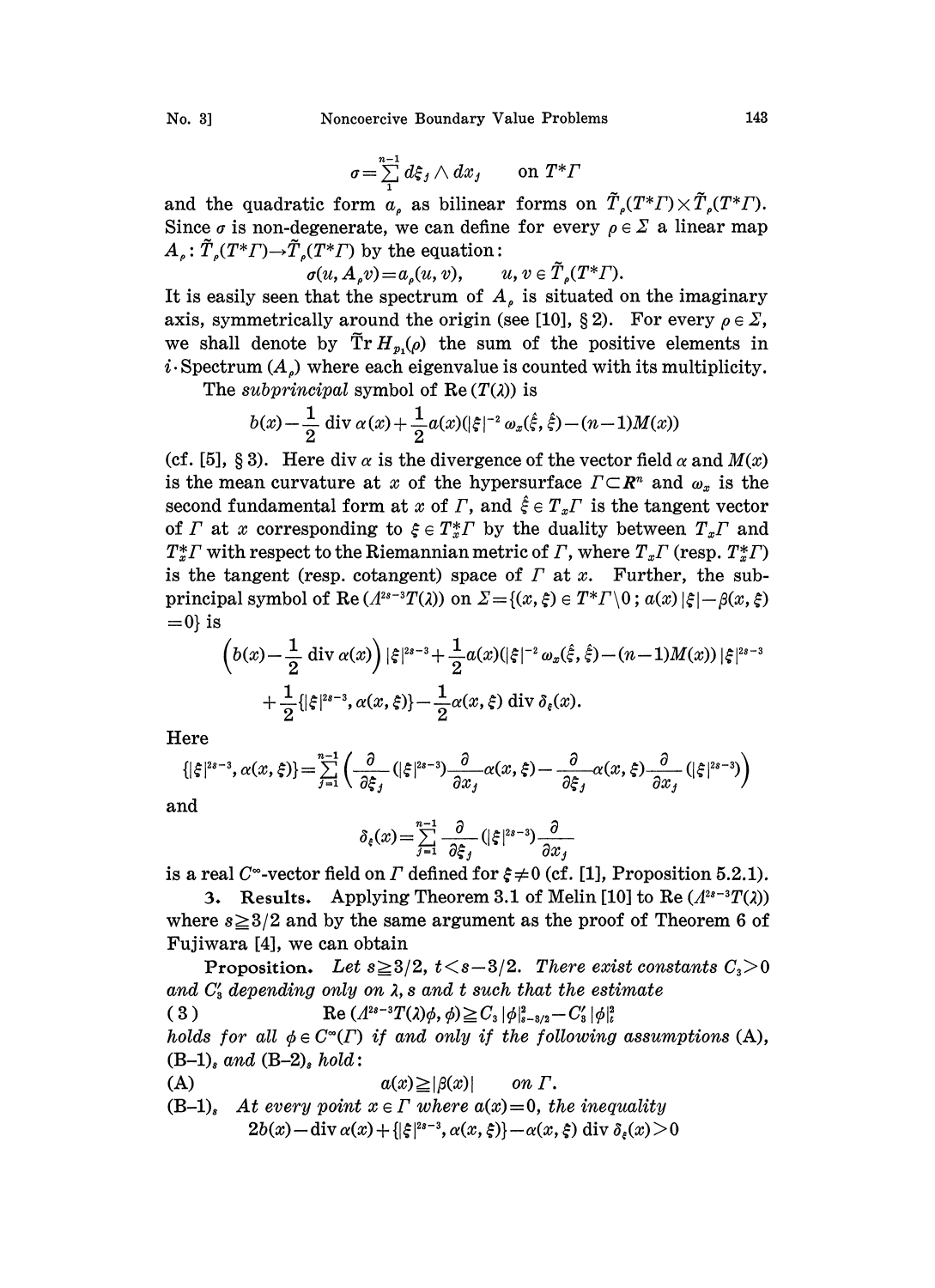holds for all  $\xi \in T^*_x \Gamma$  with  $|\xi|=1$  (see (2)).  $(B-2)$ , At every point  $x \in \Gamma$  where  $a(x)=|\beta(x)|>0$ , the inequality  $\widetilde{\text{Tr}} H_{p_1}(x,\xi) + 2b(x) - \text{div }\alpha(x) + a(x) \left( \omega_x \left( \frac{\beta(x)}{a(x)}, \frac{\beta(x)}{a(x)} \right) - (n-1) M(x) \right)$  $+\{\xi\}^{2s-3}, \alpha(x,\xi)\}-\alpha(x,\xi) \operatorname{div} \delta_{\xi}(x) > 0$ 

holds for  $\xi \in T_x^* \Gamma$  corresponding to  $\beta(x)/a(x) \in T_x\Gamma$  by the duality between  $T^*_{x}\Gamma$  and  $T_x\Gamma$  with respect to the Riemannian metric of  $\Gamma$  (see (2)).

Furthermore, if  $\lambda > 0$  is sufficiently large, then we can omit  $|\phi|$ , in the right hand side of (3).

Remark 1. It follows from the assumption (A) that at every point  $x \in \Gamma$  where  $a(x)=0$ ,  $\tilde{T}r H_{p_1}(x,\xi)=0$  for all  $\xi \in T_x^* \Gamma$  with  $|\xi|=1$ .

Remark 2. If the set  $\Gamma_0 = \{x \in \Gamma : a(x) = |\beta(x)|\}$  is an  $(n-2)$ -dimensional regular submanifold of  $\Gamma$  and the vector field  $\alpha$  is transversal to  $\Gamma_0$ , then for every  $s \geq 3/2$  we can construct a C<sup>--</sup>function  $h_s$  on  $\Gamma$  such that  $h_s(x) > 0$  on  $\Gamma$  and that the estimate (3) hold with  $A^{2s-3}T(\lambda)$  replaced by  $h_s A^{2s-3}T(\lambda)$  (cf. [8], Lemma 4).

By the same argument as the proof of Theorem 2.2 of Taira [11], we can obtain from Proposition

Theorem 1. Assume that

(A)  $a(x) \geq |\beta(x)|$  on  $\Gamma$ 

and that the assumptions  $(B-1)$ , and  $(B-2)$ , hold for some  $s > 3/2$ . Then we have:

i)' for every solution  $u \in H^{s-1}(\Omega)$  of (\*) with  $f \in H^{s-2}(\Omega)$  and  $\phi \in H^{s-3/2}(\Gamma)$  we have an a priori estimate:

(4)  $||u||_{s-1} \leq C_4(||f||_{s-2}+|\phi|_{s-3/2}+||u||_t)$ 

where  $t < s-1$  and  $C_4 > 0$  is a constant depending only on  $\lambda$ , s and  $t$ ;<br>iii)' if  $\lambda > 0$  is sufficiently large, then we can omit  $||u||_t$  in the right hand side of (4) and for every  $f \in H^{s-2}(\Omega)$  and every  $\phi \in H^{s-3/2}(\Gamma)$  there is a unique solution  $u \in H^{s-1}(\Omega)$  of  $(*)$ .

**Remark 3.** Further, we can prove that if  $f \in H^{s-2}(\Omega)$ ,  $\phi \in H^{s-3/2}(\Gamma)$ and  $(f, \phi)$  is orthogonal to some finite dimensional subspace of  $H_0^{-s+2}(\Omega)$  $\bigoplus H^{-s+3/2}(I)$  where  $H_0^{-s+2}(\Omega)$  is the dual space of  $H^{s-2}(\Omega)$ , then there is a solution  $u \in H^{s-1}(\Omega)$  of  $(*)$ .

Remark 4. If the assumptions  $(B-1)$  and  $(B-2)$  hold for all  $s > 3/2$ , then by the same argument as the proof of Theorem 7.4 of Egorov and Kondrat'ev [2] we can prove that every solution  $u \in H^{s-1}(\Omega)$ of (\*) with  $f \in H^{s-1}(\Omega)$  and  $\phi \in H^{s-1/2}(\Gamma)$  belongs to  $H^s(\Omega)$ .

Further, applying Theorem 1 of Fedil [3] to  $T(\lambda)$ , we can obtain Theorem 2. Assume that

(A)  $a(x) \geq |\beta(x)|$  on  $\Gamma$ and that the following assumptions  $(B-1)$ ,  $(B-2)$  and  $(C)$  hold: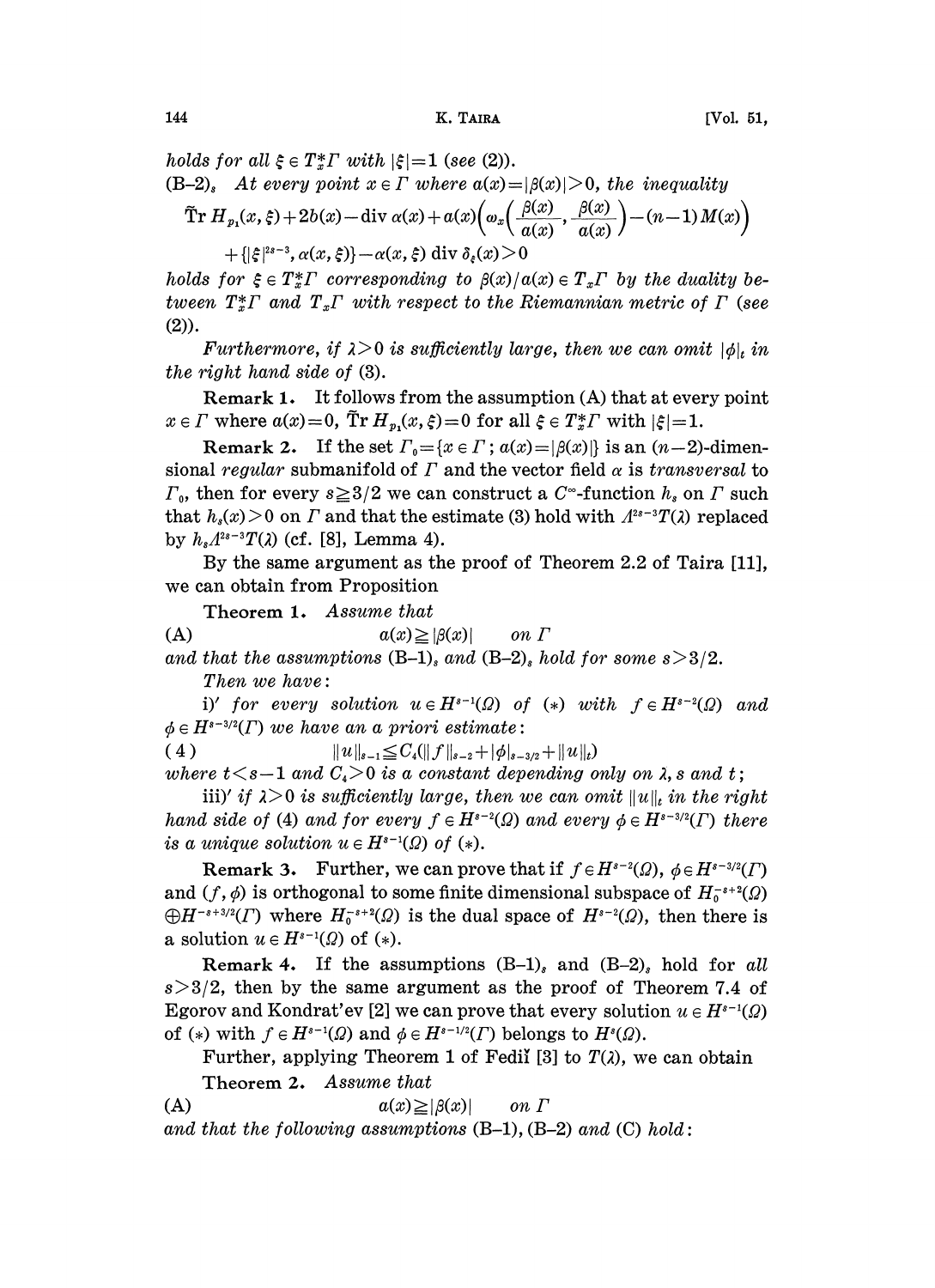# No. 3] Noncoercive Boundary Value Problems 145

- (B-1) At every point  $x \in \Gamma$  where  $a(x)=0, b(x) \geq 0$ .
- (B-2) At every point  $x \in \Gamma$  where  $a(x) = |\beta(x)| > 0$ , the inequality  $\tilde{\operatorname{Tr}} H_{p_1}(x,\xi) + 2b(x) - \operatorname{div} \alpha(x)$

$$
(5) \t\t +a(x)\Big(\omega_x\Big(\frac{\beta(x)}{a(x)},\frac{\beta(x)}{a(x)}\Big)-(n-1)M(x)\Big)>0
$$

holds for  $\xi \in T^*_x \Gamma$  corresponding to  $\beta(x)/a(x) \in T_x \Gamma$ . (C) There exists a constant  $C_0 > 0$  such that the inequality  $|d\alpha(x,\xi)|^2 \leq C_0(a(x)-\beta(x,\xi))$ 

holds for all  $x \in \Gamma$  and all  $\xi \in T_x^* \Gamma$  with  $|\xi|=1$ . Here da is the exterior derivative of  $\alpha(x,\xi)$  and  $|d\alpha|$  is the length of the cotangent vector  $d\alpha$ of  $T^* \Gamma$  with respect to the natural metric of  $T^* \Gamma$  induced by the Riemannian metric of  $\Gamma$ .

Then the assumptions  $(B-1)$ , and  $(B-2)$ , hold for all s (hence by Theorem 1 we have for all  $s>3/2$  the results i)' and iii)') and we have for all  $s > 3/2$ :

i)" for every solution  $u \in H^t(\Omega)$  of  $(*)$  with  $f \in H^{s-2}(\Omega)$  and  $\phi \in H^{s-3/2}(\Gamma)$  where  $t < s-1$ , we have  $u \in H^{s-1}(\Omega)$ ;

ii)' if  $f \in H^{s-2}(\Omega)$ ,  $\phi \in H^{s-3/2}(\Gamma)$  and  $(f, \phi)$  is orthogonal to some finite dimensional subspace of  $C^{\infty}(\overline{Q}) \oplus C^{\infty}(T)$ , then there is a solution  $u \in H^{s-1}(\Omega)$  of  $(*)$ .

Remark 5. The example of Kato [8] shows that the assumption (C) is necessary for Theorem 2 to be valid.

**Remark 6.** In the case that  $n=2$ , the inequality (5) is reduced to the following inequality (6):

( 6 )  $\tilde{\text{Tr}} H_{p_1}(x,\xi) + 2b(x) - \text{div } \alpha(x) > 0,$ since  $(x, y)$  (x)

$$
\omega_x\left(\frac{\beta(x)}{a(x)},\frac{\beta(x)}{a(x)}\right)-(n-1)M(x)=0.
$$

#### References

- [1] Duistermaat, J. J., and L. Hörmander: Fourier integral operators. II. Acta Math., 128, 183-269 (1972).
- [2] Egorov, Ju. V., and V. A. Kondrat'ev: The oblique derivative problem. Math. USSR Sb., 7, 139-169 (1969).
- [3] Fedii, V. S.: Estimates in  $H_{(s)}$  norms and hypoellipticity. Soviet Math. Dokl., 11, 940-942 (1970).
- [4] Fujiwara, D.: On some homogeneous boundary value problems bounded below. J. Fac. Sci. Univ. Tokyo, 17, 123-152 (1970).
- [5] Fujiwara, D., and K. Uchiyama: On some dissipative boundary value problems for the Laplacian. J. Math. Soc. Japan, 27, 625-635 (1971).
- [6] Hörmander, L.: Pseudo-differential operators and non-elliptic boundary problems. Ann. of Math., 83, 129-209 (1966).
- [7] Kaji, A.: On the degenerate oblique derivative problems. Proc. Japan Acad., 50, 1-5 (1974).